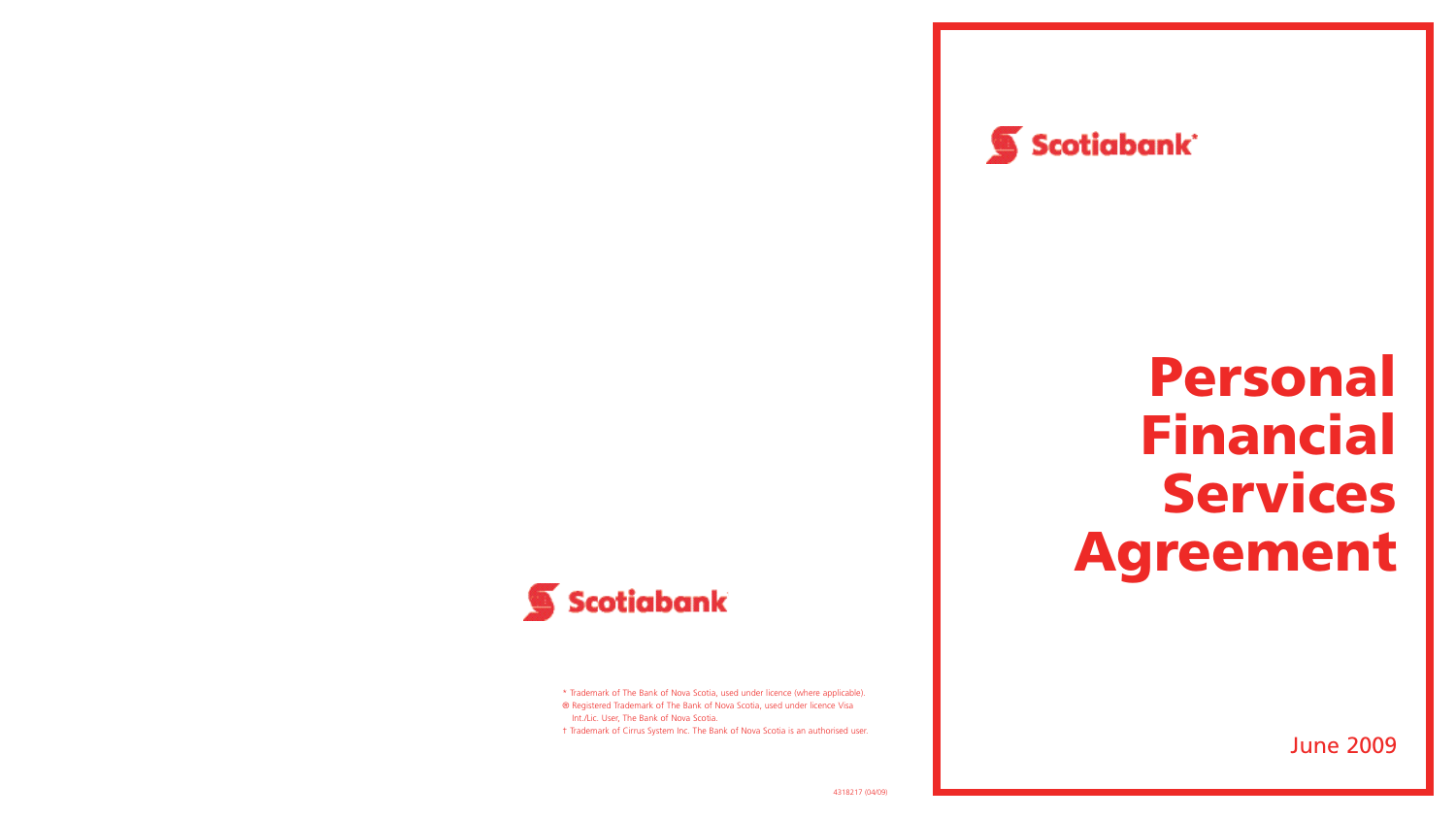### **Table of Contents**

| General Information about Personal Accounts  1                                                               |  |
|--------------------------------------------------------------------------------------------------------------|--|
|                                                                                                              |  |
|                                                                                                              |  |
|                                                                                                              |  |
|                                                                                                              |  |
| Chequing account $\ldots \ldots \ldots \ldots \ldots \ldots \ldots \ldots \ldots \ldots \ldots \ldots$       |  |
| Savings account $\ldots \ldots \ldots \ldots \ldots \ldots \ldots \ldots \ldots \ldots \ldots \ldots \ldots$ |  |
|                                                                                                              |  |
|                                                                                                              |  |
|                                                                                                              |  |
|                                                                                                              |  |
|                                                                                                              |  |
|                                                                                                              |  |
|                                                                                                              |  |
|                                                                                                              |  |
| Special terms for Accounts for Minors  10                                                                    |  |
| General Terms and Conditions for All Deposit Accounts  11                                                    |  |
| 1. How We Will Protect Your Privacy  11                                                                      |  |
| 2. How We Can Contact Each Other  14                                                                         |  |
| 3. How We Will Accept Instructions From You  15                                                              |  |
| 4. Our Payment Obligations To You  16                                                                        |  |
|                                                                                                              |  |
| 6. We May Put A Hold On Your Funds 17                                                                        |  |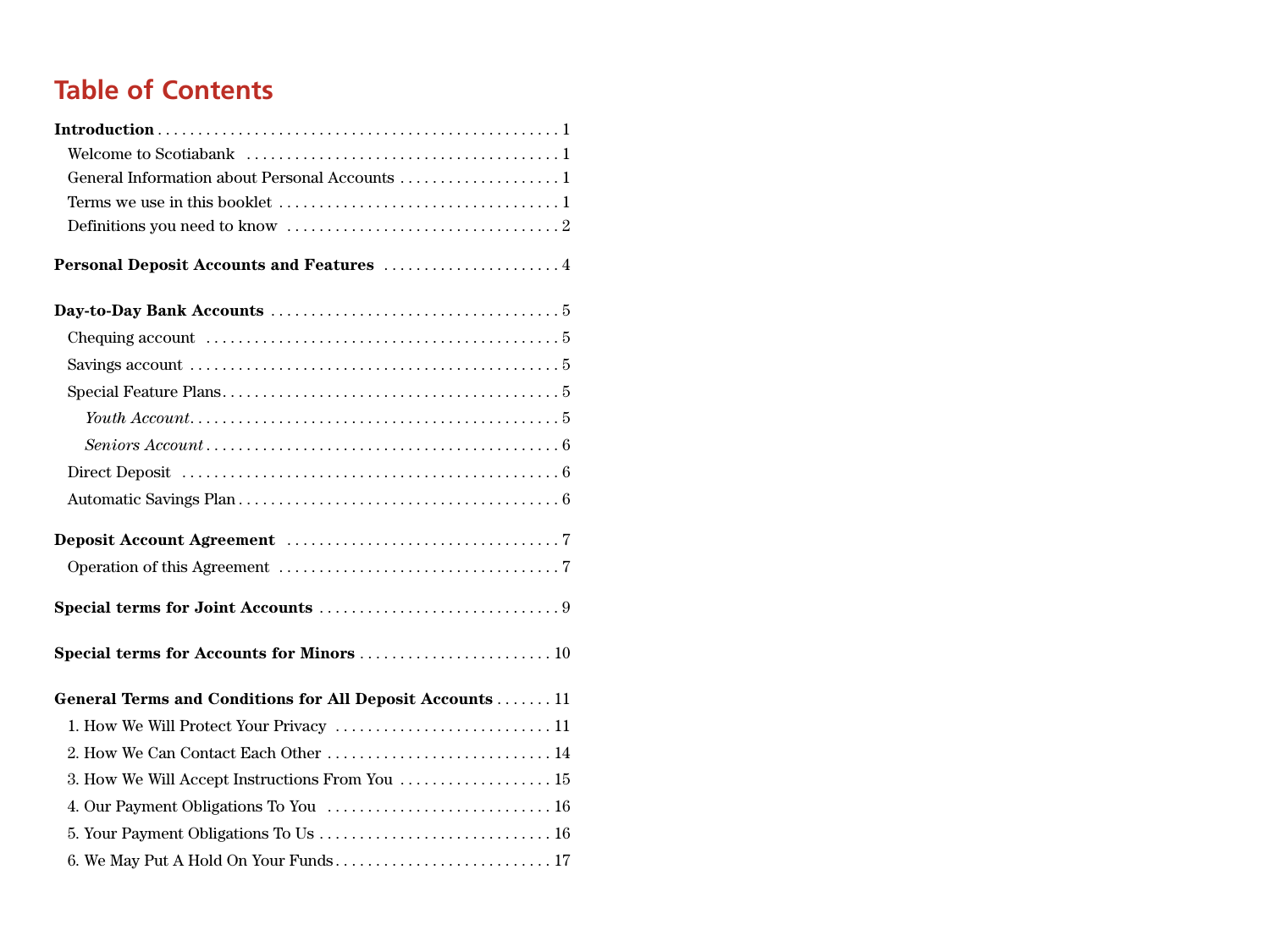| 8. Cheques You Deposit May Be Returned  18         |
|----------------------------------------------------|
| 9. We May Use Agents and Transmission Services  19 |
|                                                    |
|                                                    |
|                                                    |
| Our Commitment to You - Satisfaction Guarantee 28  |

# Introduction

### *Welcome to Scotiabank*

...where we make it easy for you to do all your banking. We know everyone has their own way of banking and their own unique set of banking needs. With our full range of banking services, we're sure you'll find the right combination of services to meet your needs. Providing services that are easy to use and convenient for you is our top priority.

Whether you're starting a family in a new home, building investments for your future, saving to put your kids through college, or opening your first bank account, Scotiabank has a banking service for you... and for the way you prefer to bank.

In fact, it all comes down to your preference for how you want to do your banking, along with the number and type of transactions that you make every month. Scotiabank understands that you may feel most at home banking with a teller in your branch. Or maybe you prefer the convenience of banking using an Automated Banking Service such as Automated Teller Machines (ATM) or Internet Banking.

### *So what's in this booklet?*

We explain the types of services we offer along with the terms and conditions that govern those services, or what we call our personal banking services agreements.

### *General Information about Personal Accounts*

Personal accounts belong to the owner or owners of the account. They may not be used for business and they cannot be transferred to anyone else. Accounts are governed by the laws and regulations of the country where your account is domiciled. Please refer to the Deposit Account Agreement in this booklet for details about being an account owner.

We offer a variety of accounts and plans which package banking services for you. Not all products or Services are available in every country. For more information about product or Service availability contact your branch. Some of these accounts have eligibility requirements, for example, our Youth and Senior accounts are only available to people of certain age.

### *Terms we use in this booklet*

"You" means each person that owns a deposit account. "We", "our", "us", "Scotiabank", and the "Bank" means The Bank of Nova Scotia and its branches and subsidiaries and affiliates operating outside of Canada, including but not limited to, its agencies and branches in the United States, Antigua, Barbados, Dominica, the Dominican Republic, Grenada, Guyana, Haiti, Panama, St. Maarten, St. Kitts and Nevis, St. Lucia,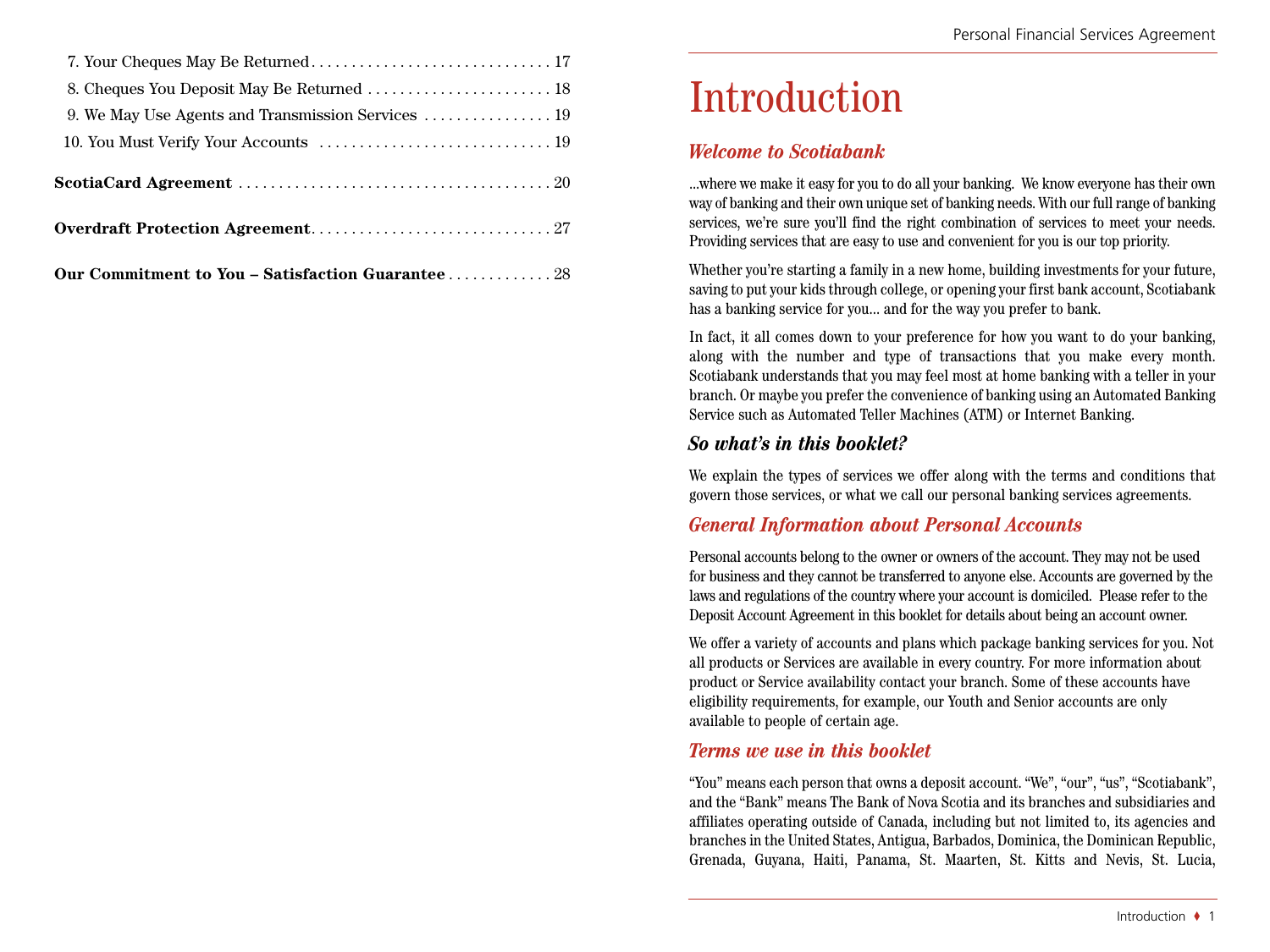St. Vincent and the Grenadines and the U.S. Virgin Islands, and its subsidiaries, The Bank of Nova Scotia Jamaica Limited, Scotiabank (Anguilla) Limited, Scotiabank (Bahamas) Limited, Scotiabank (Belize) Limited, Scotiabank (British Virgin Islands) Limited, Scotiabank and Trust (Cayman) Limited, Scotiabank de Costa Rica, S.A., Scotiabank El Salvador, S.A., Scotiabank de Puerto Rico, Scotiabank (Turks & Caicos) Limited, Scotiabank Trinidad and Tobago Limited. Scotiabank Group means collectively, The Bank of Nova Scotia and all its subsidiaries and affiliates.

### *Definitions you need to know*

**Automated Banking Services** are channels where you can access your designated accounts and may in your jurisdiction, include:

- Designated Automated Teller Machines (ATMs)
- Debit Point of Sale (POS) payment terminals
- TeleScotia Telephone Banking (automated or agent-assisted)
- Scotia OnLine\* Internet Banking

**Bill Payment Company** refers to a business /company/utility that has an arrangement with Scotiabank to be a payee of bill payments through the service for which you have been registered, by Scotiabank for: branch, telephone, ATM, Debit POS bill payment and/or Internet Banking access.

**Card or ScotiaCard** means the banking card issued to you by us upon your request to afford you access to Automated Banking Services and other services set out in this Agreement.

**Cardholder** means the person to whom a Card has been issued by the Bank.

**Cash Advance** means the withdrawal of cash and/or transfer of funds from your credit card, ScotiaLine\* or ScotiaLine\* Gold accounts to another account regardless of whether that other account is another Scotiabank account.

**Debit Point of Sale (POS)** refers to the point or place at which a transaction is concluded by whatever means and includes, but is not limited to, transactions conducted in person, over the telephone, on the Internet or by mail order.

**Debit Point of Sale (POS) Device** means an electronic device used by a business, company, merchant or retailer to transmit requests for authorisation and settlement of transactions made by a Cardholder at a retail establishment and evidenced by an Electronic Signature.

**Debit Transactions** include cash advances, cheques drawn on your accounts, bill payments, pre-authorised payments and any other method of direct payment.

**Deposit Accounts** are our chequing and savings accounts.

**Domicile Account or Domicile Branch** refers to the country where your branch account is located.

**Electronic Signature** refers to each combination of numbers and/or letters selected by you, for your use, as a means of your authorisation to use certain Services that are available from us from time to time. Your Electronic Signature includes, but is not limited to: (i) your Personal Identification Number ("PIN") at branches, Automated Teller Machines ("ATMs") and POS terminals, (ii) your Personal Access Code ("PAC") for access to TeleScotia Telephone Banking, (iii) your written signature at POS Devices without PIN pads, or (iv) security codes such as access codes and passwords for use with Scotia OnLine\* Internet Banking, for use in association with your Card.

#### **Inactive Accounts**

Your account will become inactive or dormant if you do not complete a transaction, update your passbook or request a statement of account within the period documented in the country in which your account is domiciled.

If your account becomes inactive or dormant, we require that you visit your branch and present acceptable proof of your identity and address to reactivate the account. If your account remains inactive, we will follow the laws of the country in which your account is domiciled concerning inactive accounts, which may include transferring money to your government authorities, after a specified period of time and following certain legal procedures.

Inactive accounts cannot be accessed through Automated Banking Services or through any other Scotiabank branch. You shall be unable to access the telephone banking service ifyou fail to activate the service for a period exceeding six (6) months.

**Self-Service Transactions** are transactions processed without the help of a teller through a Scotiabank ATM, telephone or Internet Banking.

**Service** means any personal or business banking, insurance, brokerage or financial product or service offered by us.

**Teller-Assisted Transactions** are transactions processed directly with a teller at a Scotiabank branch.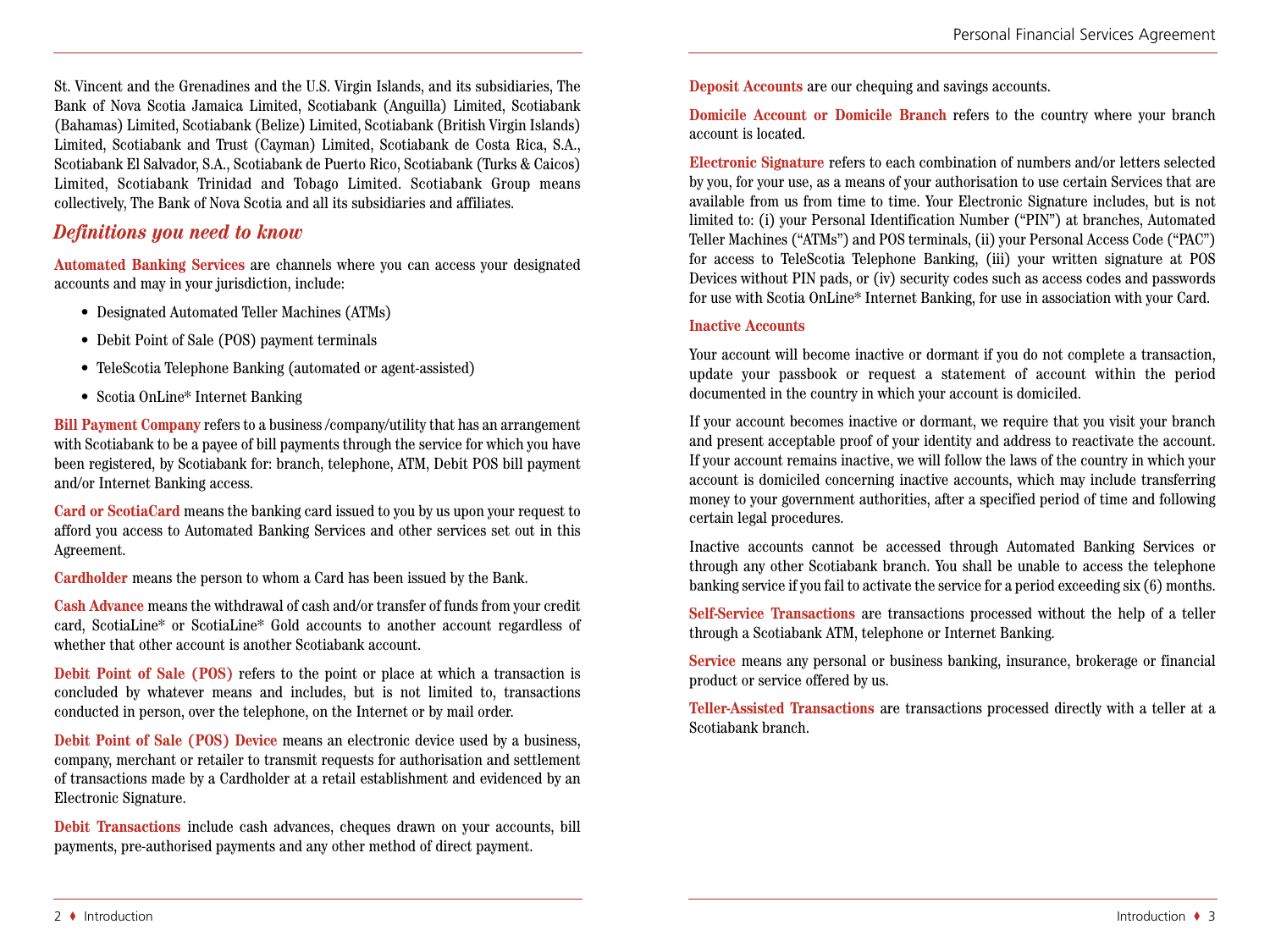# Personal Deposit Accounts and Features

We have 4 categories of Accounts and Services:

- 1) Day-to-Day Bank Accounts†
	- Chequing Account
	- Savings Account
	- † Enquire about availability of foreign currency accounts in your country.
- 2) Special Feature Plans
	- Youth Account
	- Seniors Account
- 3) Payroll Direct Deposit
- 4) Automatic Savings Plan

You can count on Scotiabank service, no matter how you need to access your account:

- Visit any of our branches
- Use ATMs
- Make direct payment purchases from your account
- Have regular payments withdrawn automatically
- Conduct transactions over the telephone or internet, or
- Issue instructions to us in writing

### Day-to-Day Bank Accounts

#### **Chequing account**

Whether you prefer to bank at a branch or take advantage of our Automated Banking Services, Scotiabank offers you a convenient chequing account designed to simplify your day-to-day banking needs, including:

- Writing cheques
- Withdrawing cash
- Paving bills
- Having regular payments withdrawn automatically
- Paying for banking services such as money orders, traveller's cheques and manager's cheques

With your ScotiaCard, you can access your Chequing account via Internet Banking, Telephone Banking, Scotiabank ATMs, local Scotiabank branches in the country where your account is domiciled, and Debit Point of Sale (POS) Merchants.

We provide you with an initial supply of cheques and cheque register for easy record keeping. Account statements, in which Scotiabank records all transactions will help you reconcile your account.

#### **Savings account**

For all your basic savings needs, Scotiabank offers you a convenient, interest-bearing savings account designed to simplify your day-to-day banking.

With your ScotiaCard, you can access your savings account via Internet Banking, Telephone Banking, Scotiabank ATMs, local Scotiabank branches in the country where your account is domiciled, and Debit Point of Sale (POS) Merchants.

You can even arrange for regular loan payments to be withdrawn automatically from your account.

We provide you with the option of passbook or statement record keeping to help you keep track of your finances.

#### **Special Feature Plans**

#### *Youth Account*

A Scotiabank Youth account is a better way for young people to understand the basics of banking and the value of savings.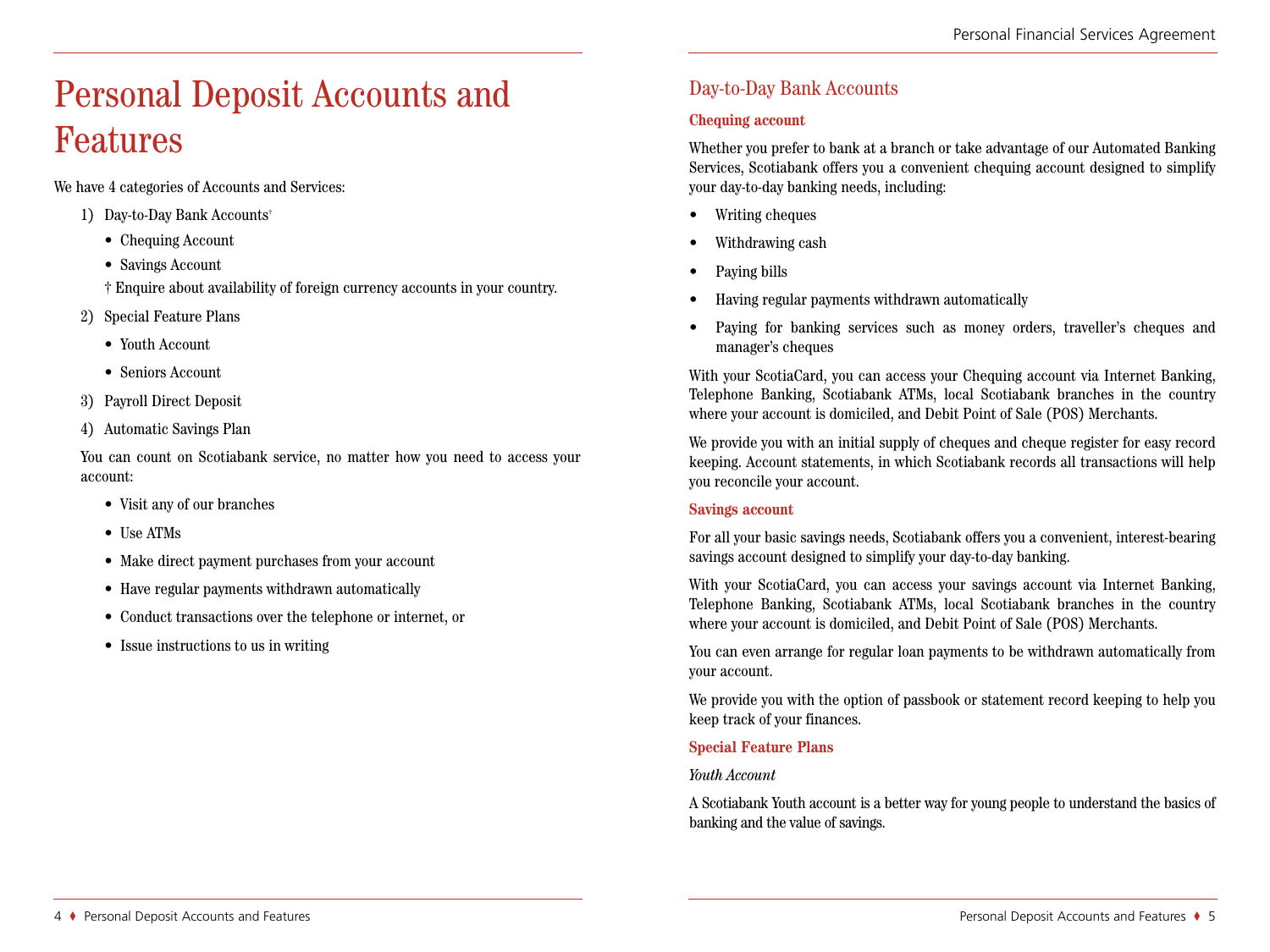The Youth Account enjoys the following benefits:

- No monthly account fee
- Attractive interest rate
- Personal financial advice

#### *Seniors Account*

A Scotiabank Seniors account isthe most convenient wayfor qualifying customersto earn a competitive rate of return on their savings while benefiting from many free and discounted Scotiabank services.

The Scotiabank Seniors account has the following benefits:

- Competitive interest
- Discount on a safety deposit box
- Discounted commission on traveller's cheques
- Discounted commission on drafts
- Spouse on joint account receives same benefits even if not of qualifying age

#### **Direct Deposit**

Consider the Benefits of Direct Deposit. You can arrange for electronic direct deposit of select employer pay cheques and government payments. The funds go directly into your account, and access to the funds is available immediately on the day of deposit.

#### **Automatic Savings Plan**

A Scotiabank Automatic Savings Plan (ASP) can help you save for a specific goal over a period of time by making regular, automatic contributions on your behalf.

An ASP automatically deducts a specified amount on a regular basis from your chequing or savings account, and deposits it directly into your destination account.

- You can choose to invest weekly, bi-weekly, monthly, quarterly, semi-annually or annually.
- Scotiabank will automatically transfer the money into the Scotiabank savings/ investment account you choose.
- You can change how much and how often you contribute at any time, or cancel the service by advising us in writing.
- By making regular contributions,you are building your savings while earning a return on the amount already contributed. As a result of this compounding,your portfolio has the potential to grow faster than if you made a single lump-sum contribution.

### Deposit Account Agreement

By acknowledging that you have received this Agreement, you agree to the following terms and conditions governing your account or accounts. Ifyou opened an account over the telephone or the Internet, your use of the account you applied for will indicate your agreement with the following terms and conditions governing the account.

The terms and conditions for your account(s) consist of the following sections:

- General terms and conditions for all Deposit Accounts
- Terms and conditions which apply to your ScotiaCard that is attached to your account(s)
- Special terms and conditions, which may apply if you have entered into an Overdraft Protection Agreement
- Terms and Conditions which only apply to deposit accounts in particular jurisdictions.

### Operation of this Agreement

This Agreement and the instructions given by you under it, supercedes all previous agreements and shall remain in force and can be relied upon by us until we receive written notice of cancellation by any one or more of you.

This Agreement and your account(s) shall be governed by the law of the jurisdiction in which the branch or the office where your account is domiciled is located.

We can add or change the terms and conditions of this Agreement from time to time. Notice of additional or amended terms and conditions may be given to you through notices in our branches, and may also be given through notices in our monthly statements, ATM screens or on our public Internet sites.

Account Closure – We may close your account without notice to you if you do not operate your account in a satisfactory manner, for example, if you maintain an overdrawn balance due to NSF cheques or outstanding service charges or if you use the account for illegal or improper purposes.

We may close your account without reason by giving you 30 days' written notice.

If you are a non-resident of the country where your account is domiciled, you are advised that off-shore banking transactions may have tax consequences in the country where your account is domiciled and/or in your home country. Accordingly, if you are a non-resident, you should obtain prior written advice for such transactions from qualified tax advisors in your own domicile. A copy of such advice may be requested by the Bank prior to opening an account or anytime thereafter.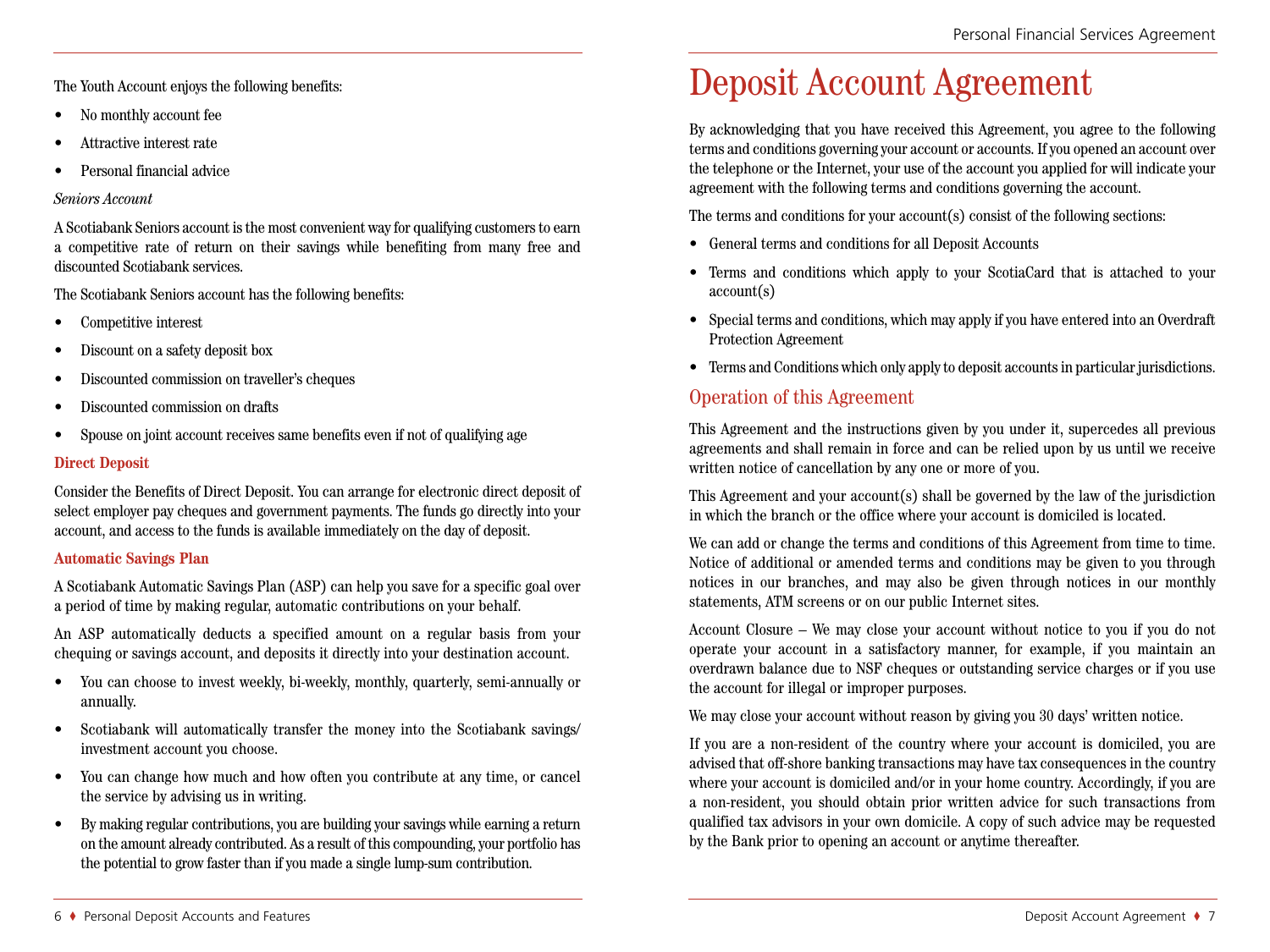We will withhold taxes only where required to do so by law, otherwise you are responsible for any taxation that may be incurred on your accounts.

If the account has multiple owners, you signified whether **each owner must**, or that **any owner may** sign. Because legal responsibilities vary depending on who must sign, we have explained these differences in the upcoming sections.

# Special Terms for Joint Accounts

When any owner may sign for the account, each is jointly and separately responsible, and agrees with the following:

- We can accept without liability any order or receipt signed or authorised by any one or more of you, without the signature or consent of the others.
- We can deposit in your account all payments received by us from any one of you, or collected by us on behalf of any one or more of you. This includes any item payable to you jointly. We reserve the right to refuse acceptance of items payable to anyone other than you, or your joint account holder.
- We can pay and deduct from your account the amount of any cheque, bill of exchange, promissory note, pre-authorised payment or order for payment that is drawn, accepted or made by any one or more of you, even if doing this may cause your account to become overdrawn or increases an existing overdraft.
- We can take instructions from any one or more of you for stopping any payment order (cheque) drawn on your account.
- Except for a lawful claim made before repayment, the whole or any part of the credit balance in your account may be withdrawn by any one of you, or applied by us to the debts of any one or more of you to us.
- The instructions given by you remain in force and can be relied upon by us until we receive written notice of cancellation by any one or more of you.

This agreement and any order or receipt signed or authorised by any one or more of you under this agreement, is binding on each of you and your own legal or personal representatives.

All money in your account and any interest earned on it, shall be held as joint property with the last survivor being entitled to payment of all money in your account (right of survivorship). Subject to any law or regulation now or afterwards in force, the death of any one or more of you does not affect the right of any survivor or the last survivor to withdraw or order the payment of any credit balance in your account.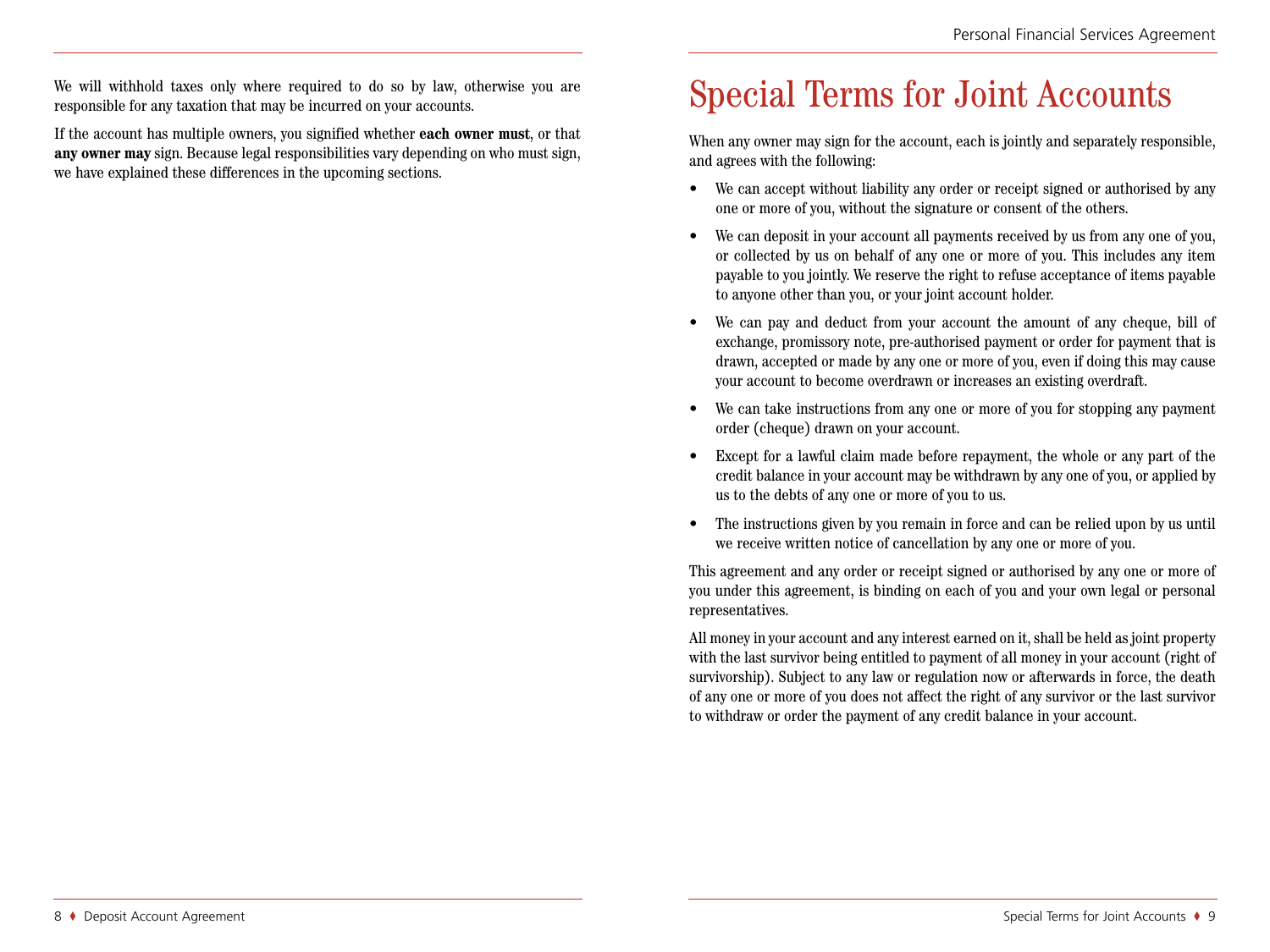# Special Terms for Accounts for Minors

If you open an account in the name of a minor under 16 years of age with "sole" ownership, funds in the account belong to the minor account holder. Your signing authority will continue indefinitely until you (at any time) or the minor (after the minor's 18th birthday) make arrangements in writing to cancel your signing authority. The minor will automatically gain signing authority when he/she turns 18 years of age.

A parent's signature is required for any account in the name of a minor under 16 years of age.

# General Terms and Conditions For All Deposit Accounts

#### **1. How We Will Protect Your Privacy**

Your privacy is important to Scotiabank. This Agreement sets out the information practices for the Scotiabank Group, including what type of information is collected, how the information is used, and with whom the information is shared.

Scotiabank is a global organization, with legal entities, business processes, management structures and technical systems that cross borders. Our privacy practices are designed to provide protection for your personal information within the Scotiabank Group, all over the world.

When you apply for, or provide a guarantee in respect of, or use any Service and while you are our customer, you agree that:

We may collect certain information from you and about you such as:

- Your full name, address, date of birth and occupation or type of business (if any), which is required by law in many of the jurisdictions that Scotiabank does business;
- At least one piece of government-issued identification with a picture, such as a valid passport, national identification card, voter's card or driver's license, as well as other documents or means of confirming your identity that are acceptable to us;
- Your annual income, assets and liabilities and credit history;
- Information about your transactions, including payment history, account activity, how you intend to use the account, and the source of any incoming funds or assets;
- Information we may need in order to provide you with a Service. In some instances, providing this information is optional;
- Information about beneficial owners, intermediaries and other third parties such as your spouse, where this information is required by law.

For legal entities such as companies, partnerships, trusts, estates or investment clubs, we may collect the information referred to above for each authorised person, partner, trustee, executor and club member, as appropriate.

We may collect from, and use and disclose this information to, any person or organization for the following purposes:

• To confirm your identity;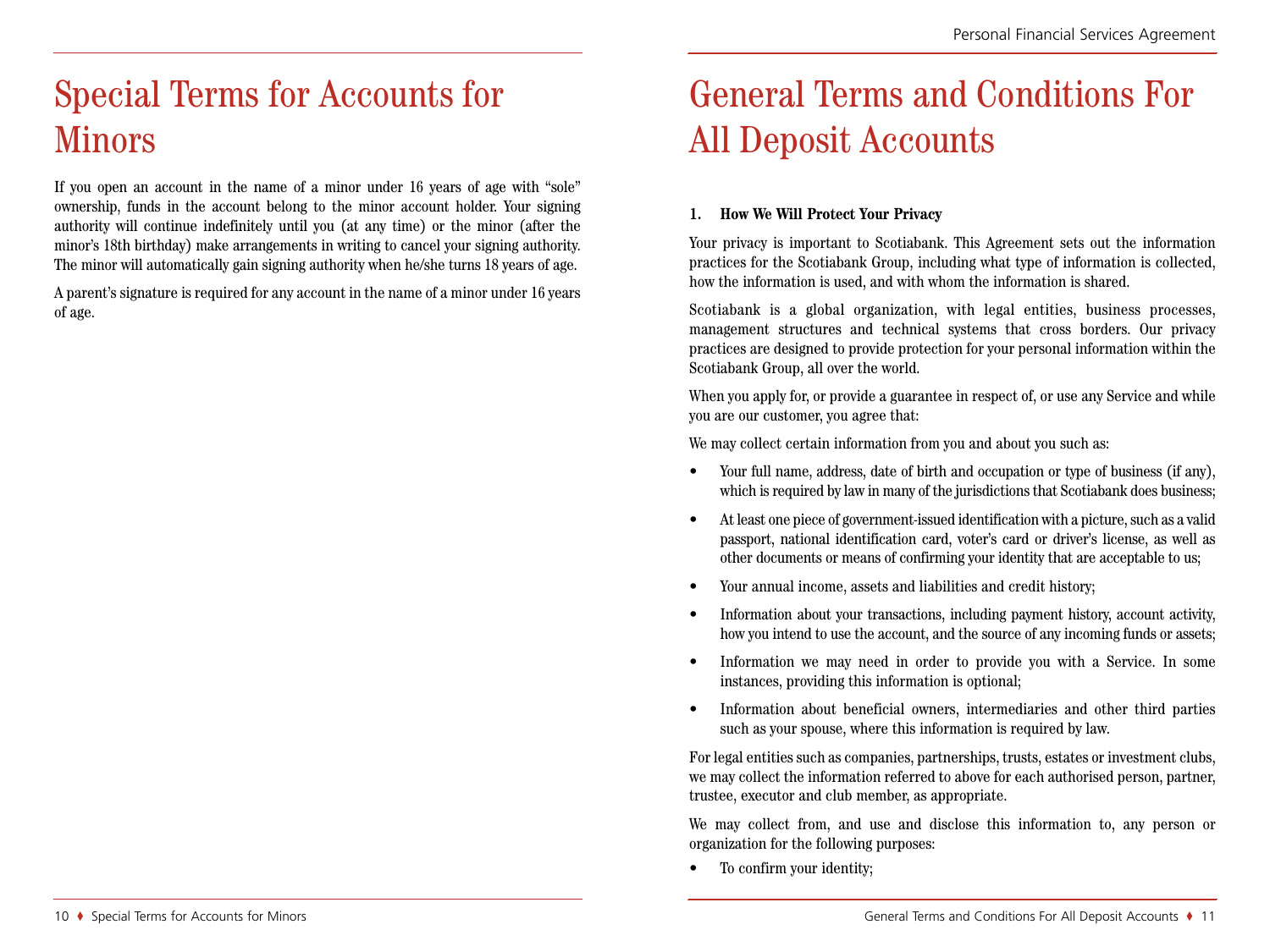- To understand your needs;
- To determine the suitability of our Services for you;
- To determine your eligibility for our Services;
- To set up, manage and offer Services that meet your needs:
- To provide you with ongoing Service;
- To meet our legal and regulatory requirements;
- To manage and assess our risks;
- To investigate and adjudicate insurance claims; and
- To prevent or detect fraud or criminal activity or to manage and settle any actual or potential loss in connection with fraud or criminal activity.

We will use health information strictly for the provision of an insurance Service.

We may share your personal information within the Scotiabank Group for the purposes set out above, and you agree that we may transfer it to countries in the world where we do business.

This means that your information may be accessible to regulatory authorities in accordance with the laws of these jurisdictions.

We do not provide directly all the services related to your relationship with us. We may use third party service providers to process or handle information on our behalf and to assist us with various services such as printing, mail distribution, data processing, marketing, providing customer support or performing statistical analysis of our services, and you acknowledge that we may release information about you to them.

Our service providers are located all over the world. As a result, your information may be accessible to regulatory authorities in accordance with the law of the jurisdictions where our service providers operate. We will require our service providers to protect the information they receive from us in a manner that is consistent with Scotiabank Group information practices.

We may collect, use and disclose your tax or other government-issued personal identification number for income tax reporting purposes, as required by law in many of the jurisdictions that Scotiabank does business.

In addition, we may ask you for your tax or other personal identification number, where permitted by law, to verify and report credit information to credit bureaus and credit reporting agencies as well as to confirm your identity.

This allows us to keep your personal information separate from that of other clients, particularly those with similar names, and helps maintain the integrity and accuracy of your information.

You agree to give us complete and truthful information. If any personal information changes or becomes inaccurate or out of date, you are required to advise us so we can update our records.

You agree that this Service is being used solely for your benefit and for the benefit of those persons that are also signatories to it, as appropriate. If this is not so, you are required to advise us and provide the particulars of any third party that may benefit from this Service and their relationship with you.

We may verify relevant information you give us with your employer, your references or other reliable independent sources, and you authorise any person whom we contact in this regard to provide such information to us. We may refuse to enter into or continue relationships or conduct transactions with you for certain legal reasons, or if you insist on anonymity or provide false, inconsistent or conflicting information where the inconsistency or conflict cannot be resolved after reasonable inquiry.

We may monitor your account to meet our legal and regulatory obligations, including using automated surveillance systems to prevent or detect fraud or criminal activity such as money laundering or terrorist financing.

You agree that we may share your information within the Scotiabank Group for these purposes, including monitoring account activity, investigating unusual or suspicious activity and, if necessary, reporting such activity to law enforcement.

You agree that we may monitor or record any telephone call we have with you. The content of the call may also be retained. This is to establish a record of the information you provide, to ensure that your instructions are followed properly and to ensure customer service levels are maintained.

When you apply for, accept, or guarantee a loan or credit facility or otherwise become indebted to us, and from time to time during the course of the loan or credit facility, we may use, give to, obtain, verify, share and exchange credit and other information about you with others including electronic payment service providers, credit or charge card associations, loyalty program partners, credit bureaus, mortgage insurers, creditor insurers, registries, other companies in the Scotiabank Group and other persons with whom you may have financial dealings, as well as any other person as may be permitted or required by law.

We may do this throughout the relationship we have with you, and we can continue to disclose your personal information to credit bureaus even after the loan or credit facility has been retired. You also authorise any person whom we contact in this regard to provide such information to us.

When you apply for, or sign an application in respect of or accept an insurance Service from us, we may use, give to, obtain, verify, share and exchange information about you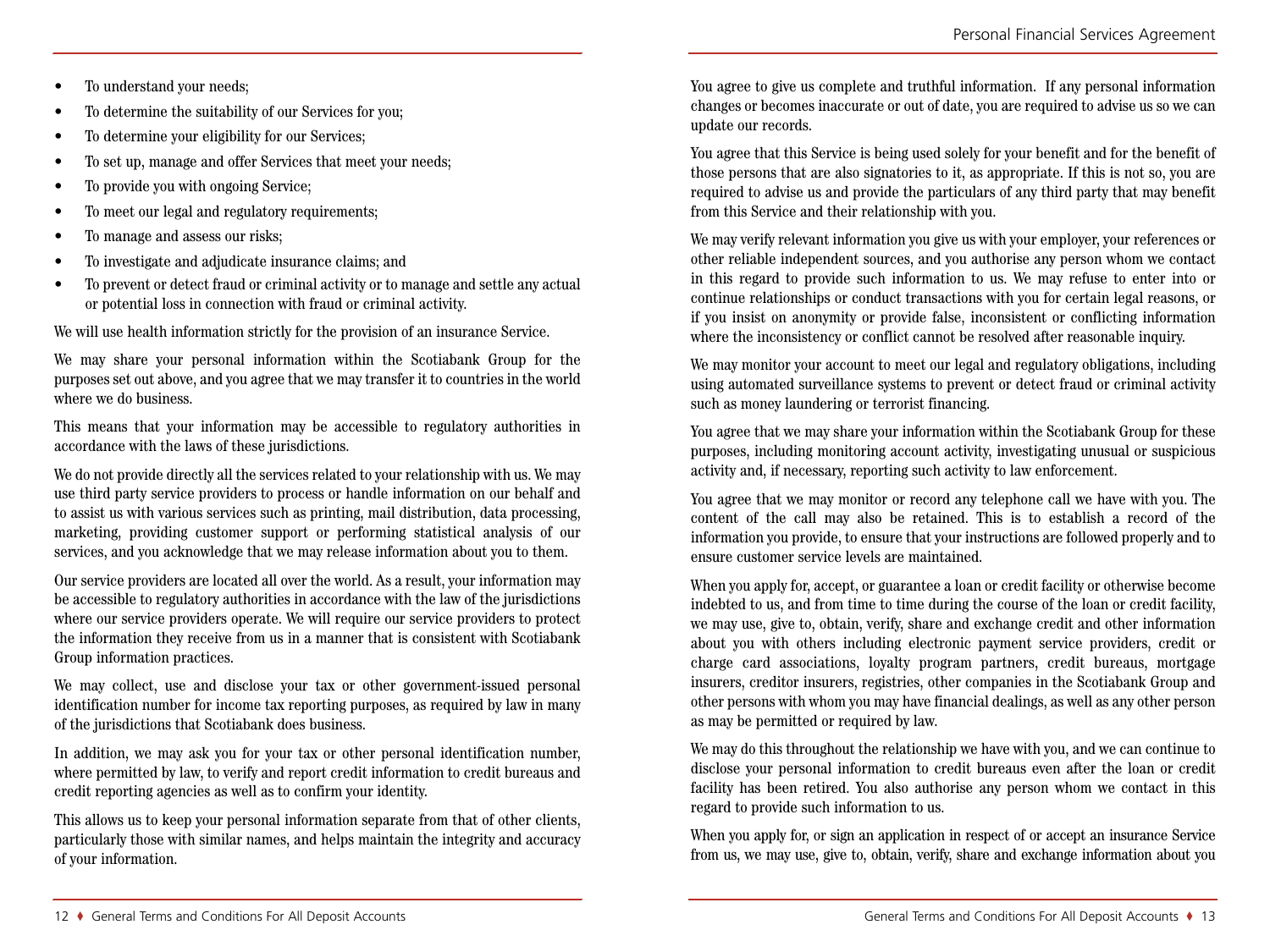with others including references you have provided, from hospitals and health practitioners, from government health insurance plans, from otherinsurers, from medical information and insurance service bureaus, from law enforcement representatives, from private investigators, and from other groups or companies where collection is necessary to underwrite or otherwise administer the Service requested, including the assessment of claims. You also authorise any person whom we contact in this regard to provide such information to us.

We may give information about you to other members of the Scotiabank Group so that these companies may tell you directly about their products and services (where the law allowsthis). The Scotiabank Group includes companies engaged in servicesto the public such as deposits, loans and other personal financial services; credit, charge, debit and payment card services; full-service and discount brokerage services; mortgage loans; trust and custodial services; insurance services; investment management and financial planning services; and mutual funds investment services. This consent will apply to any companies that form part of the Scotiabank Group in the future. You also agree that we may provide you with information from third parties we select.

If we sell a companyin the Scotiabank Group or a portion of the business of a Scotiabank Group Member, we may release the information we hold about you to the prospective purchaser. We will require any prospective purchaser to protect the information provided and to use it in a manner that is consistent with Scotiabank Group information practices.

We may keep and use information about you in our records for as long as it is needed for the purposes described in this Agreement, even if you cease to be a customer.

#### **2. How We Can Contact Each Other**

We will use the address and any other contact details given in your application form to contact you. You agree to tell us of any changes or additions to these details. We may contact you by post, telephone and/or computer. All statements and notices we have agreed to give you will be sent to the address most recently notified byyou, to us, and will be deemed to have been received by you five business days after it has been sent. Correspondence from the Bank is forwarded in envelopes marked with our name and return address.

You may contact us using the address and other contact details we give you when you open your account. We will give you written notice if any of these change. If you contact us by telephone, we will take reasonable steps to verify your identity before providing any account information.

You agree that we may leave a message for you to contact us on answering or facsimile machines or with the person answering the telephone and that we may use an automatic dialing system to give you recorded telephone messages.

Regarding the Scotia OnLine\* Internet Banking service, you agree to contact us only through the Scotia OnLine\* Internet Banking website or by phone and not through other e-mail methods. You also agree to receive communications regarding your account through the Scotia OnLine\* Internet Banking channel and you agree you will not attempt to circumvent receiving any messages. You are deemed to have received any electronic messages sent to you when they are made available to you through the Scotia OnLine\* Internet Banking website.

You agree that we are authorised to process any instructions we receive under your password, and that these procedures are commercially reasonable. The Bank will be responsible for acting only on those instructions sent through Scotia OnLine\* Internet Banking which are actually received. The Bank does not assume responsibility for malfunctions in communications facilities not under its control that may affect the accuracy or timeliness of messages you send.

#### **3. How We Will Accept Instructions From You**

Any instructions to us may be given in person at your branch or delivered to the branch in writing. We will accept instructions through the post, when we receive them at your branch, but we are not responsible for delays or failure of delivery of such instructions.

We may refuse to act upon any instructions if, in our opinion, to do so may be illegal or in breach of any obligation owed by us to a third party; or cause us to fail to comply with any code or standard in force from time to time as it applies to us; or if we are in doubt as to the authenticity of the person giving such instruction.

If you also wish to give instructions by telephone, facsimile or e-mail you agree to the following:

- That such instructions will be accepted only for those accounts or products where you alone can give instructions.
- That the Bank or any of its subsidiaries or agents will not be liable to you for acting on your instructions or on instructions which appear to be from you, if those actions are in good faith.
- That you indemnify and save harmless the Bank and any of its subsidiaries or agents from and against any and all liabilities, obligations, losses, damages, penalties, actions, judgments, suits, costs, expenses, disbursements of any kind or nature whatsoever which may be imposed upon, incurred by, or served against them, by reason of their actions taken in accordance with the instructions.
- That service fees will apply for actions taken by the Bank in response to your instructions. These fees may be deducted from any account you have with the Bank, unless otherwise specified by you in your instructions.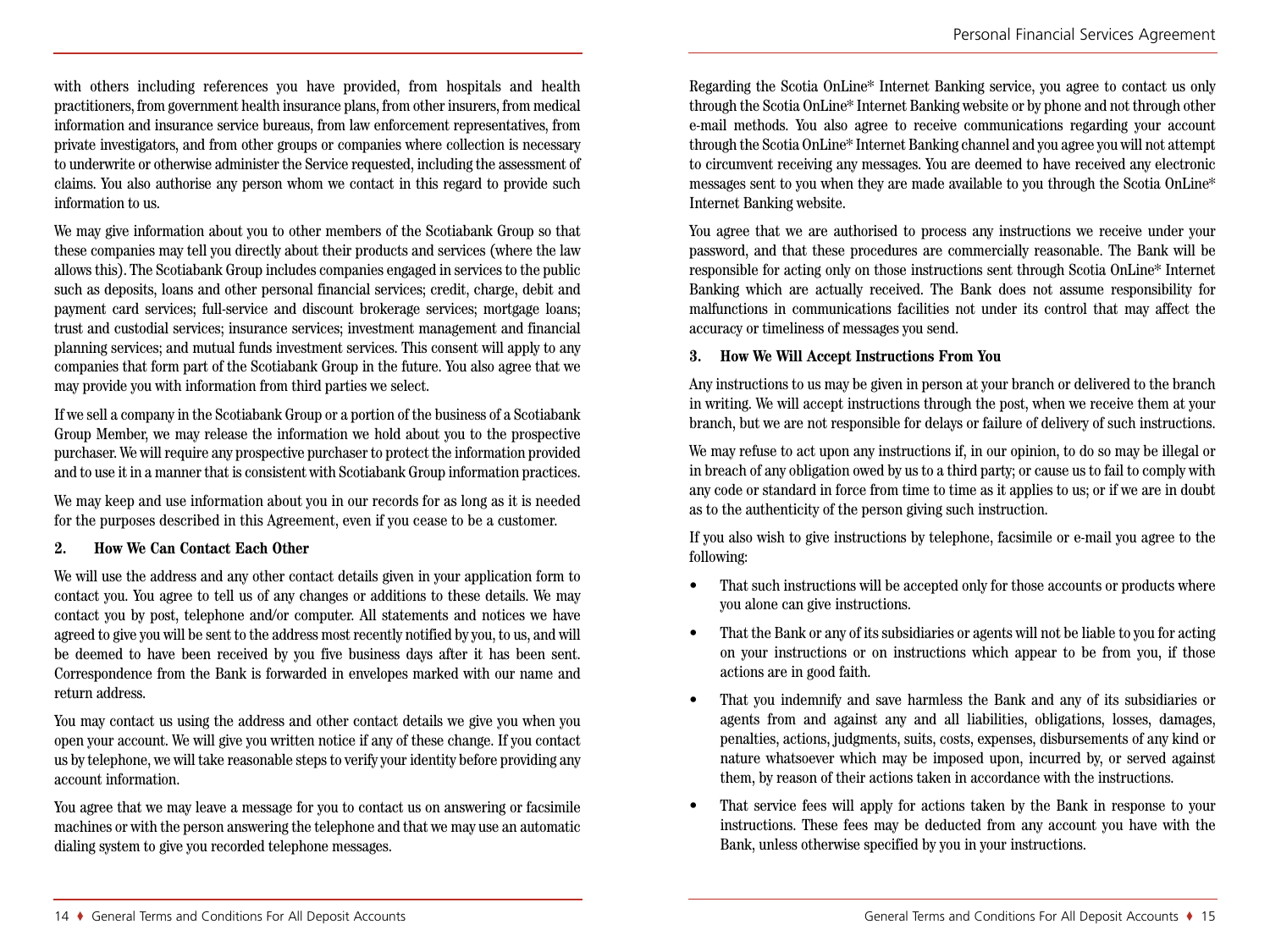#### **4. Our Payment Obligations To You**

The money we owe to you because of your deposits to your accounts with us is payable only at the branch where you maintain the accounts. You are not entitled to ask for payment at any other branch or subsidiary of Scotiabank.

While we may permit you to withdraw monies and perform other banking transactions at another Scotiabank branch, through designated ATMs, Automated Banking Services, or other automated payment systems, this privilege is subject to restrictions and we reserve the right to limit or remove such Services at our discretion.

The Bank will not take anyresponsibility or be liable for anyreduction in any account due to taxes or depreciation in the value of the funds credited to the account due to restrictions on transfer, payments or convertibility or due to requisitions, involuntary transfers, distress of any character, exercise of military or usurped power or any other cause beyond the control of the Bank. You will not have any claim, action or other recourse to the Bank or any of its branches, affiliates or subsidiaries other than the branch where the account is maintained.

Interest – The interest rate we pay you on some savings accounts is conditional on you giving us a minimum period of notice or keeping the deposit for a specific term. If you withdraw funds without giving the required period of notice or before the end of the fixed term, you may either lose some of the interest which you would otherwise have received, or be charged a penalty fee.

We may however, pay interest in full if the early withdrawal is due to your death or bankruptcy (or insolvency) or if the withdrawal is by way of transfer to a surviving joint account holder.

#### **5. Your Payment Obligations To Us**

In return for our opening and keeping this personal deposit account, you agree to pay (and we can deduct) from this account any monthly fee and additional service charges for the account.

You also agree that we can deduct from this account:

- Any debt or liability of any of you to us or to any of our subsidiaries.
- The amount credited to your account or paid to you pursuant to any instruction, regardless of whether or not we have received settlement in respect of such instruction, if in our sole and absolute discretion such instruction is in any way whatsoever related to a fraudulent item, an item with an endorsement error or an item for which we may incur a loss if the payment or credit thereof is not reversed, together with all related costs associated with such a charge to your account.
- If any of these deductions creates or increases an overdraft, you are still responsible

for each charge, debit or liability until you pay us. You promise to pay us on request, the amount of any overdraft along with your overdraft charges then current.

Fees - We can provide you with details of the monthly fees and service charges when you request them. We may vary at our discretion all charges payable by you.

Changes to our fees and charges will be advised to you in advance, through notices in our branches, and may also be given through noticesin our monthlystatements, ATM screens or on our public Internet sites.

#### **6. We May Put A Hold On Your Funds**

Cheques presented for cash or deposit to your account may not always be cashed right away. We may place a hold on funds to ensure that the financial institution on which the cheque is drawn will not return the cheque. A hold, however, provides no guarantee that a cheque will not be returned as invalid or otherwise after the hold period has expired. You are responsible to us for any cheque that you deposit that is returned to us, regardless of whether any hold period has expired.

The length of time you have dealt with the Scotiabank branch, the amount of funds already in your account, local or international clearing arrangements, and the amount and characteristics of the cheque being deposited may all influence whether the funds will be held, and the length of the hold period.

Some cheques may be sent on "collection", meaning that the funds will be credited to your account only if and when the cheque clears the other financial institution and the funds have been received by Scotiabank.

Electronic and telephone transfers received for deposit to your account are subject to our verification of source of funds. A hold may be placed on any such transferred funds until we complete the verification.

#### **7. Your Cheques May Be Returned**

You agree to complete cheques so that they are not easy to alter and you must not put a date on your cheques which is after the date of signature. If you do, we will not be liable for any loss you incur as a result of us paying a cheque before the date you have put on it.

If we return cheques or regular payment orders or refuse to accept other instructions we will tell you the reason for doing so. Charges for returned items or items we are obliged to pay, such as guaranteed cheques, are available on request.

We may refuse to make any payment if you do not have cleared funds (or an agreed overdraft) available on the working day before the items are presented for payment.

In deciding whether you have funds available we may take into account any earlier instructions to make payments, any authorisations we have given for card transactions,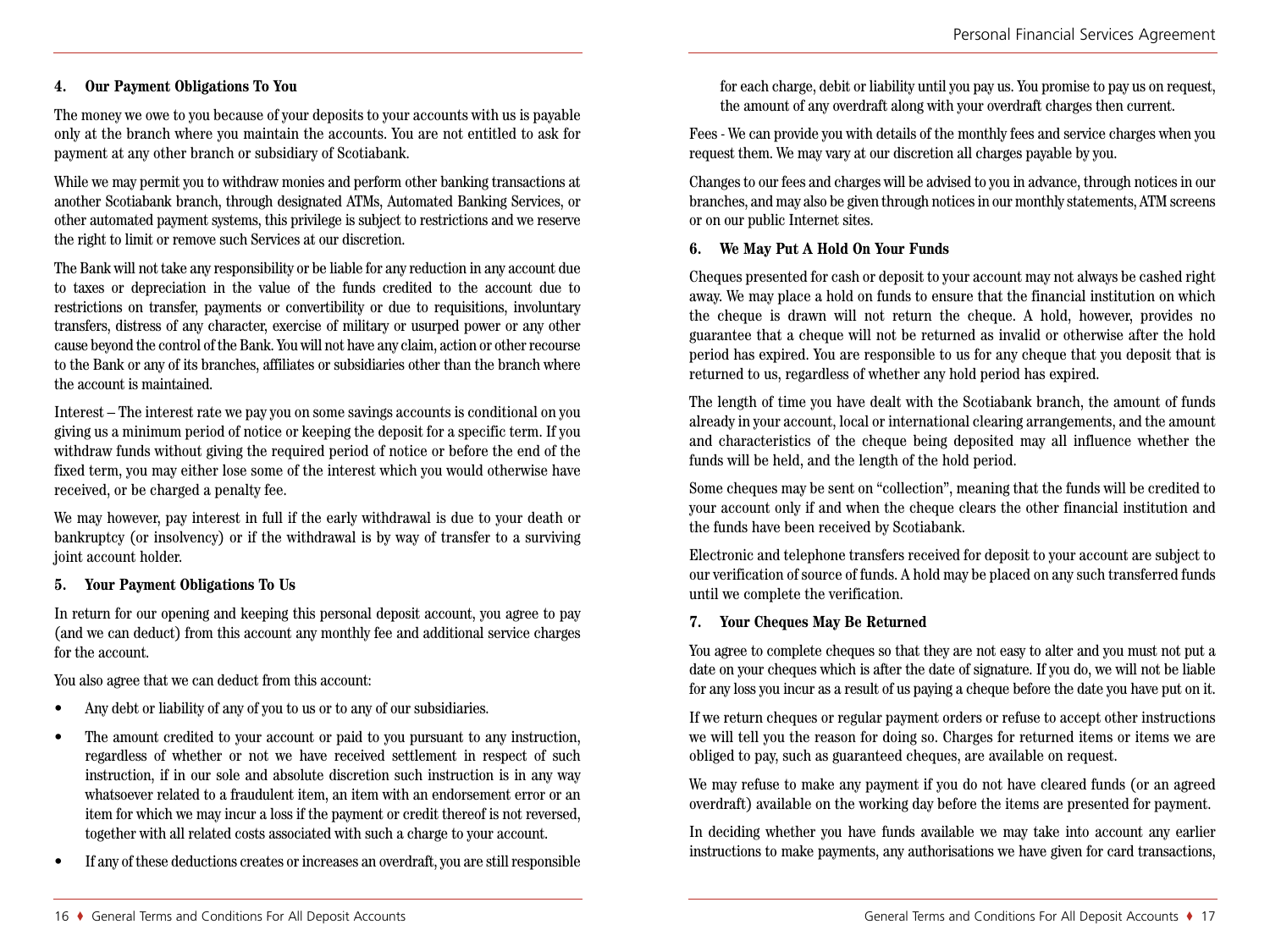regular paymentsfrom your account, and any cheques we are treating as cleared. We will tell you if you can make payments from your account against cheques which are not cleared. We may not take into consideration regular credits paid into your account or any credits received after the decision to refuse payment has been taken.

#### **8. Cheques you deposit may be returned**

U.S. federal law entitled the "Check 21 Act" allows U.S. banksto remove an original paper cheque from the cheque payment system, capture its image electronically and destroy the original item. As a result, if you negotiate a U.S. dollar cheque that is processed through the U.S. cheque payment system and it is subsequently returned, you might receive a paper reproduction of the electronic image, a "Substitute Check", instead of the original paper cheque. Under U.S. law, a Substitute Check is the legal equivalent of the original cheque, provided that it meets the conditions prescribed under the Check 21 Act.

The reasons a cheque you deposit may be returned by another financial institution may include but are not limited to the following reasons:

- Non-sufficient funds (NSF) or Refer To Drawer: means there is not enough money in the account on which the cheque is drawn.
- Payment Stopped: The owner of the account has requested the cheque not be paid.
- Postdated: The date on the cheque is in the future.
- Stale Dated: The date on the cheque is 6 months or older.
- Account Closed: The account the money is coming from is closed.
- Funds Not Cleared: A "hold" has been placed on funds in the account on which the cheque is drawn on.
- Materially Altered Cheque: The owner of the account says the cheque has been altered without authorisation.
- Counterfeit Cheque: The owner of the account denies issuing the cheque.
- Irregular Signature: The signature on the face of the cheque does not match the usual signature of the person that it purports to be.
- Forged Signature: The signature on the face of the cheque is not the signature of the person that it purports to be.
- Forged Endorsement: The signature of the endorser of the cheque is not the signature of the person that it purports to be.
- Words and Figures Differ: The written and numerical amounts on the cheque don't match.

If you deposit a cheque that was drawn in a foreign currency and the cheque is returned to us, you will be responsible to repay to us the local currency equivalent of that cheque at the time that it is returned to us.

You may stop payment of a cheque before it has been presented for payment (unless it has been guaranteed). You may only cancel instructions given by any means if they have not been acted upon. If we are able to cancel your instruction, we may make a charge. Our charge for stopping payment of cheques is available on request.

If any cheque you have negotiated is returned to us unpaid we will debit your account, whether or not it creates or increases an overdraft and even if we allowed you to make a payment or to take cash against the cheque.

#### **9. We May Use Agents and Transmission Services**

We may use any correspondent or third party to act as your agent for funds transfers or other transactions for your account. This correspondent or third party, while processing your funds, will be considered your agent and not an agent of the Bank.

You must promptly review any notice sent to you of a funds transfer transaction for your account, and notify us within 24 hours of when you received or were deemed to have received notice, of any error or omission in the transaction. If you fail to promptly report such an error or omission you relieve the Bank of any liability with respect to such discrepancies or objections.

#### **10. You Must Verify Your Accounts**

You must promptly review your paper account statements, Internet or telephone transaction history, automated banking statement, or passbook to check and verify the entries.

If you believe there are any errors or omissions in your paper account statement, you must tell us in writing within 30 days of the statement date. If you have a passbook account or only have a paperless record-keeping option for your account, you must tell us in writing of any error or omission in your account entries within 60 days of the date of the disputed entry.

If you do not tell us of an error or omission within the applicable time periods described above, you a) will be deemed to have conclusively agreed to the contents of the paper account statement, online transaction history or passbook, as applicable, whether or not you have reviewed your statement or online transaction history or updated your passbook, asyou are required to do underthis Agreement, and b) agree thatyou will have no claim against us for reimbursement relating to any account entry, even if the instruction charged to your account was forged, unauthorised or fraudulent.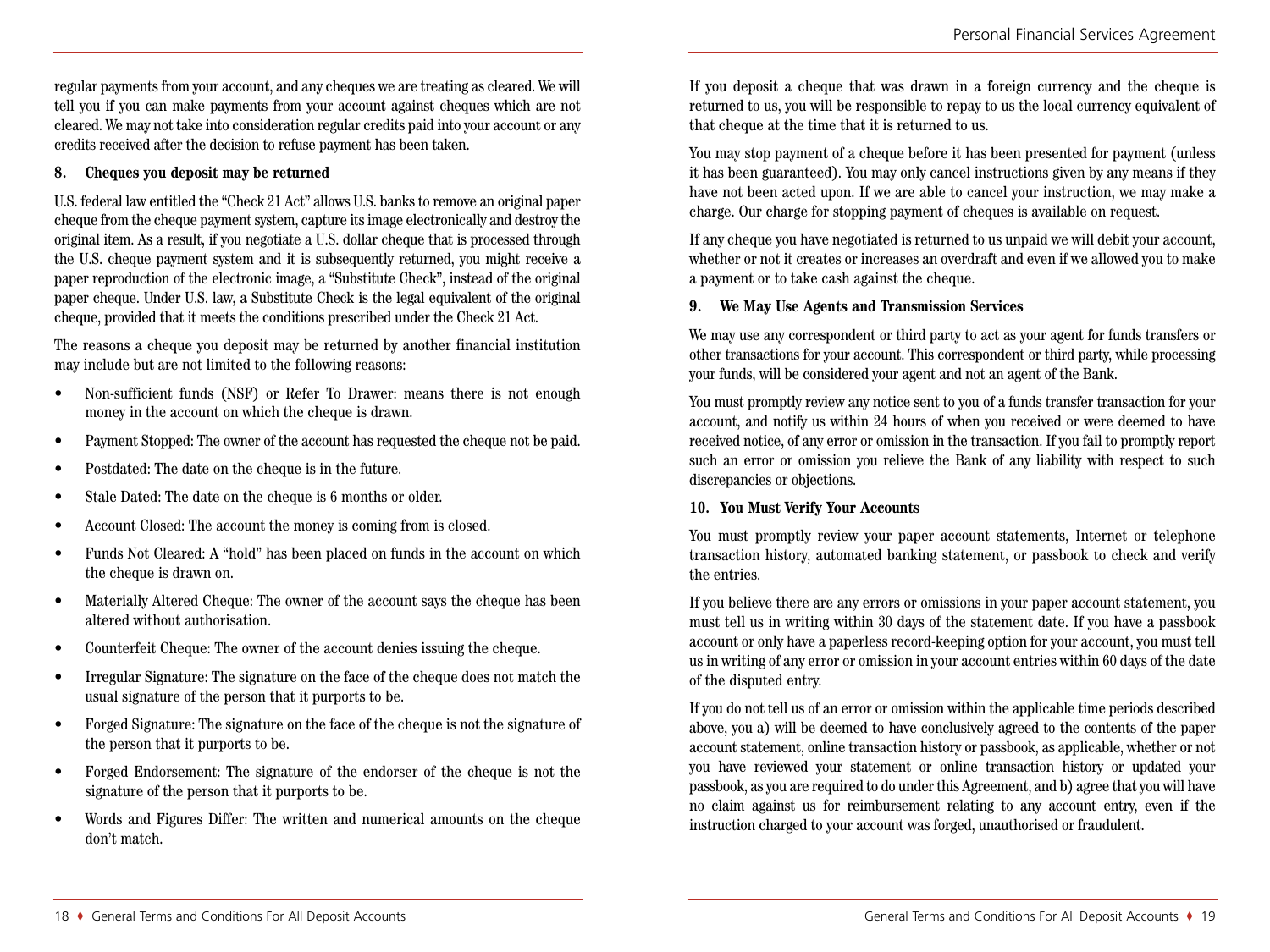# ScotiaCard Agreement

#### **1. ScotiaCard Terms**

This ScotiaCard Agreement ("Agreement") sets out the terms under which you may use your ScotiaCard banking card. It replaces all previous ScotiaCard Agreements and applies if we send or provide you a renewal or replacement ScotiaCard banking card.

#### **2. Using Your Card**

Upon your request, we will issue a ScotiaCard to you, in your name. If you sign the reverse of the Card or if you activate or use the Card or use your Card number that means you have received and you agree to the terms and conditions described in this Agreement. Once your Card is activated, you may access the following services (where offered) with your Card and the Electronic Signature specific to that service:

*I. Automated Banking Services*

You can access your designated accounts through the following delivery channels (where available):

- Designated ATMs
- POS devices that display the symbols of any system we may designate from time to time for purchase transactions paid for using your Card
- TeleScotia Telephone Banking (automated or agent-assisted)
- Scotia OnLine\* Internet Banking

You can obtain cash advances at designated ATMs from your credit card, ScotiaLine\* and ScotiaLine\* Gold if:

- Automated Banking Services access to these accounts has been prearranged,
- Your accounts are in good standing, and
- Your account credit limit will not be exceeded by doing so.

You authorise Scotiabank to accept your instructions given through any of these methods, as if you had given the instructions in writing, for any service request the Bank is prepared to honour, for bill payments, transfers between accounts, issuance of drafts to third parties and any other available Automated Banking Services offered by the Bank from time to time.

*II. Any Branch Banking ("ABB") Service*

You can access your accounts through the ABB Service by presenting your Card, together with your Personal Identification Number (PIN), your passbook,

your personalised Scotiabank cheque, or such other identification, as we reasonably require, at local Scotiabank branches in the country where your account is domiciled.

*III. POS, Phone, Internet, Mail Order Purchases*

Where available, you may use your Card or your Card number to pay for goods and services. When you pay for goods or services using your ScotiaCard number without presenting your ScotiaCard, you will have the same responsibilities as if you had presented your ScotiaCard to a merchant and signed a sales draft or receipt or entered your Electronic Signature.

The services referred to in clauses 2 (I), (II) and (III) above are collectively referred to in this Agreement as the "Service(s)".

#### **3. Transaction Charges And Fees**

You agree to pay and we may deduct, without notice, from any of your accounts (even if this creates or increases an overdraft):

- i. A transaction charge or service fee, at the prevailing rate (as determined by us from time to time), for each transaction for which your Card or ScotiaCard number has been used to obtain a Service. A notice of the charges and fees is provided in a readily accessible place in our branches.
- ii. The transaction charges or service fees imposed by other financial institutions (inside or outside the country in which the Card is issued) for transactions conducted through their ATMs or POS Devices in which the Card and Electronic Signature has been used. You should contact the other financial institutions for the transaction fees they charge for using their ATMs or POS terminals.

You acknowledge that the transaction charges and service fees charged for each transaction performed are in addition to any account level service charges which apply to your accounts.

iii. Any stamp duty payable by the Bank or by you with respect to any transaction made using your Card.

#### **4. Transaction Limits**

We may establish and change limits, dollar or otherwise, from time to time, on the various transactions which may be available through the Services, without prior notice to you. Cumulative limits (e.g. daily, weekly or per transaction) vary from country to country and notice of such limits is provided in a readily accessible place in our branches, and is available to you upon request.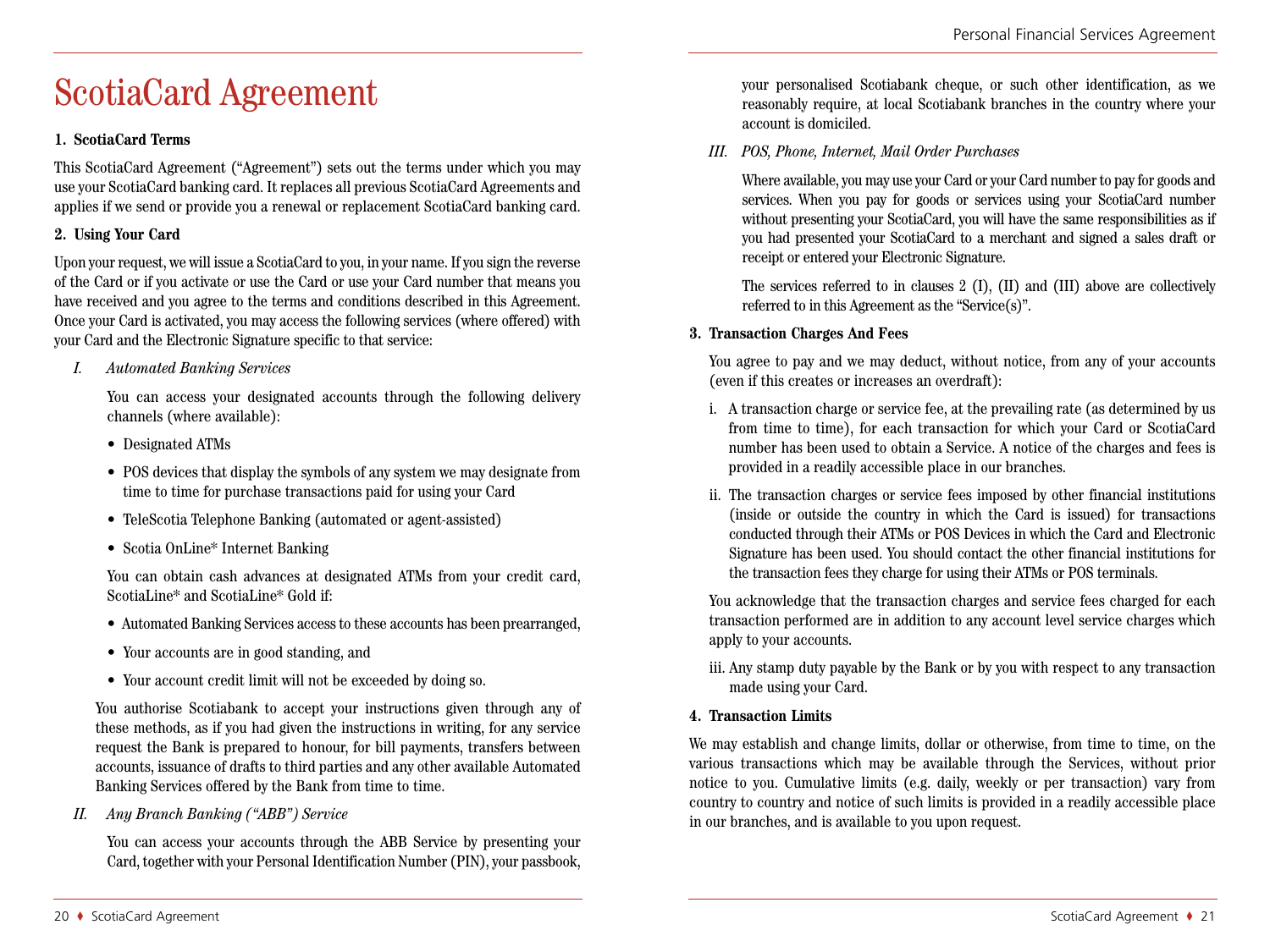#### **5. Transaction Records/Confirmation Numbers**

At the completion of each Automated Banking Services transaction, you will be given a printed transaction record or reference number, unless otherwise requested. If your Card and Electronic Signature is used for a POS transaction, we may arrange for a third party, such as a merchant, to give you the transaction record.

You agree that cheques or any other form of debit voucher delivered to any Scotiabank branch offering ABB or Automated Banking Services, other than at the branch that keeps your accounts, will not be returned to you, but will be reflected in your monthly account statement or passbook.

#### **6. Posting Of Transactions**

Any Automated Banking Service transaction (excluding automated bill payments) conducted before 7pm (in the country where your account is domiciled), Monday through Friday will normally be posted to your applicable account as of the date of the transaction, unless that day is a holiday. Transactions conducted on Saturdays, Sundays or holidays will normally be posted to your applicable account as of the next business day. Transactions conducted outside the country may be posted to an account at a later date.

Any automated bill payment request made on or before 7pm, Monday through Friday, will be posted to your designated account on the day of the transaction. An automated bill payment made after 7pm, Monday through Friday or anytime on Saturday, Sunday or a holiday will be posted to your designated account on the next business day.

Any automated bill payment request will be deemed to have been received by us on the date the transaction is posted to your account. We are not responsible for the processing/ posting procedures of your designated Bill Payment Companies. Transactions for accounts with insufficient funds at the time of posting will be declined.

The debit to your account for post-dated bill payments and fund transfers are processed by 7pm on the date to which your payment is post-dated.

#### **7. Limitation Of Liability**

We are not liable to you for any delay, loss, damage or inconvenience that results from providing or failing to provide any Service, except where such losses result from technical problems, Bank errors or system malfunctions for which the Bank is solely responsible. Also, we are not responsible for your acts or omissions or those of any third party. Furthermore, the Bank shall in no way be liable for any accident, act of aggression, theft, loss or damage you may suffer while using Automated Banking Services or other Service, whether you are on Bank or other premises.

The Bank is not responsible for any losses or delays in transmission of instructions arising out of the use of any access service provider or caused by any browser software.

The Bank is not responsible if you give incorrect instructions or if your payment instructions are not given sufficiently in advance to allow for timely payment. The Bank is not liable for any deficiencies in the accuracy, completeness, availability or timeliness of any information or for any investment or other decision made using this information.

The Bank is not responsible for system disruptions including disruptions caused by any computer virus or related problems.

Neither the Bank, nor any other information provider, makes any express or implied warranties concerning the Scotia OnLine\* Internet Banking services or browsers including, but not limited to, any warranties of merchantability, fitness for a particular purpose or non-infringement of third party proprietary rights unless disclaiming such warranties is prohibited by law.

If your Card and Electronic Signature or handwritten signature is used for a Service transaction, the Bank is in no way responsible for the quality or non-receipt of the goods or services. All claims or disputes between you and the merchant, including your rights to compensation or any offsetting rights shall be settled directly by the merchant and yourself. We are not liable if a merchant does not accept the Card at any time. Where a merchant becomes liable to make any refund to you, we will credit your designated account with the refunded amount only on receipt by us of a properly issued credit voucher or other appropriate verification or authorisation of the refund.

You are responsible for any errors that result from your having incorrectly provided to or selected from us, any account number, dollar amount or other information required for the operation of the Automated Banking Services. You acknowledge that once you have confirmed the details of a payment, you may not revoke or stop the payment, except in the case of a TeleScotia Telephone Banking or Scotia OnLine\* Internet Banking postdated payment, you may delete the payment no later than 3 business days before the date the payment is due to be charged to your account.

You are responsible for notifying us of any changes to or errors in billing account information. You are responsible for effecting these changes to your account information via the TeleScotia Telephone Banking or Scotia OnLine\* Internet Banking Services (where these Services are available). We may, at our discretion and without prior notice, refuse a request for authorisation of any Card transaction, and may notify third parties of such refusal as we think necessary. In exercising such discretion, we may take into account in calculating the funds available, any funds, which we may decide, have been credited or debited to your account.

The Bank is not obligated to act on any withdrawal instruction from you if sufficient funds, including overdraft lines of credit, are not available in the account you designate. At the Bank's discretion, we may create or increase an overdraft to your accounts according to the agreement governing those accounts. We may place a hold on ABB or ATM deposits pending verification.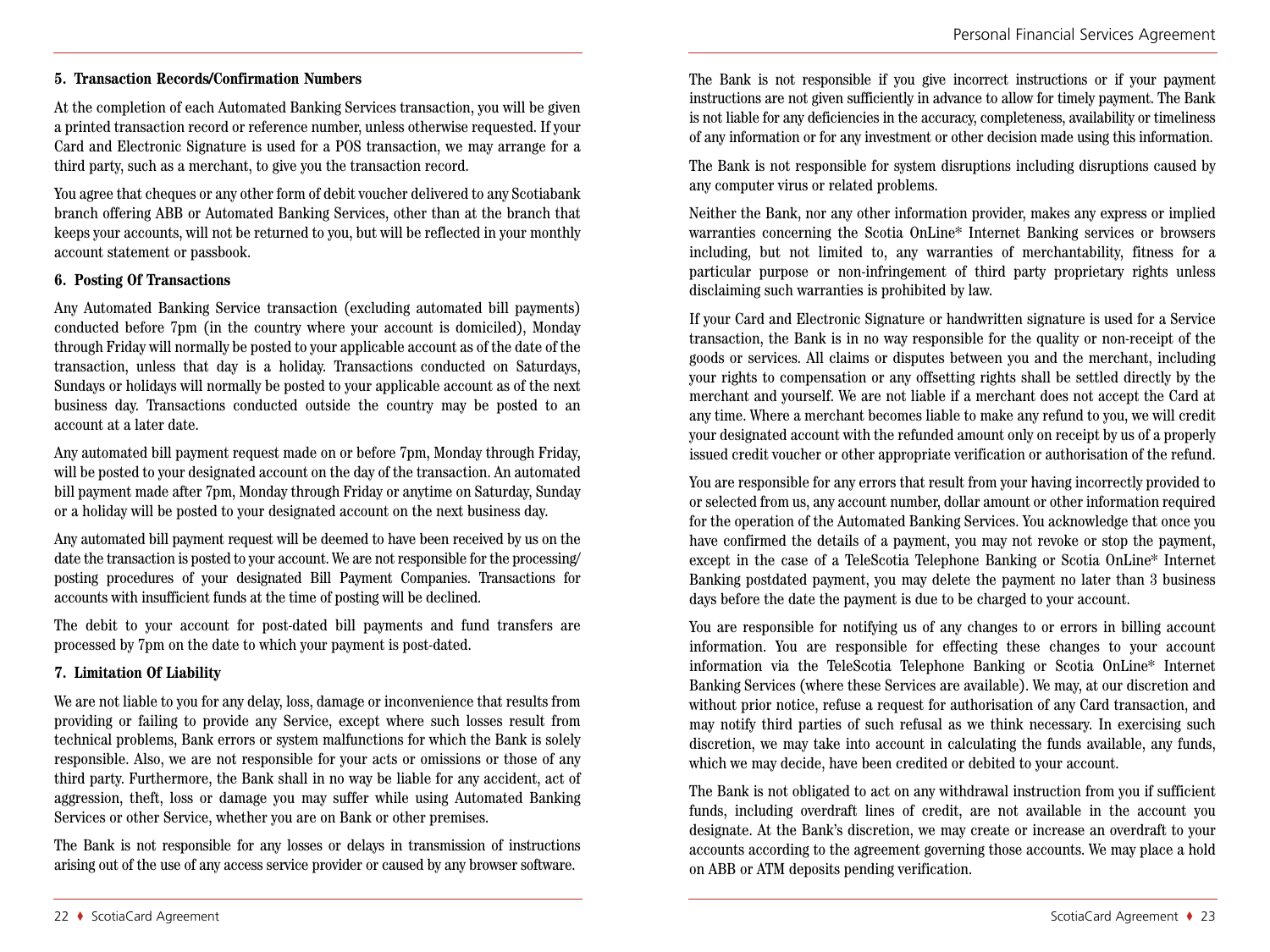#### **8. Lost, Stolen, Authorised Or Unauthorised Use Of The Card**

You will notify us immediately, by telephone and in writing, of the loss, theft or any unauthorised use of your Card or Electronic Signature. Your liability will cease only when we receive notice of such loss, theft or unauthorised use.

You are responsible for the care and safety of your Card and your Electronic Signature. You will keep your Electronic Signature strictly confidential, secure from all persons without exception and apart from the Card at all times.

You must not disclose any other security codes, such as passwords, access codes and account numbers that may be used or required for Automated Banking Services, the ABB Service or any other Service transactions. You are liable for all Card transactions incurred using your Electronic Signature.

If you require a replacement card in these situations, or if your card is retained by an ATM, immediately visit or call your nearest Scotiabank branch.

#### **9. Limitation For Authorised And Unauthorised Use Of The Card**

You are liable for all debts, withdrawals and account activity resulting from:

- Use of the Card by you or by persons to whom you have made your Card and/or Electronic Signature available or who received possession of the Card and/or Electronic Signature with your consent;
- Unauthorised use of the Card and/or Electronic Signature, where you have made available for use your Card and Electronic Signature by keeping them together or in such a manner as to make them available for use, including, without limitation, using the "Save My Card" feature on a public access computer until we have received notice of loss, theft or unauthorised use;
- Any failure to comply with the terms of this Agreement.

You will not be liable for losses in the following circumstances:

- Technical problems and other system malfunctions;
- Unauthorised use of your Card and Electronic Signature, including your PIN, PAC, password or access code after the Card has been reported to us as lost or stolen;
- Your Card is cancelled or expired; or
- You have reported another person knows your Electronic Signature, including your PIN, PAC, password or access code.

You will be considered as contributing to the unauthorized use of your Card and/or Electronic Signature and will be fully liable for all debts, withdrawals and account activity where:

- The Electronic Signature you have selected is the same as or similar to an obvious number combination such as your date of birth, bank account numbers or telephone numbers; or
- You write your Electronic Signature down or keep a poorly disguised written record of your Electronic Signature, such that it is available for use with your Card; or
- You otherwise reveal your Electronic Signature to anyone, resulting in the subsequent unauthorized use of your Card and Electronic Signature together.

Until such time as you notify us of the loss, theft, or unauthorised use of your Card and Electronic Signature, you will be liable for all withdrawals from or other transactions on your accounts up to the maximum daily and weekly permitted withdrawal limits through ATMs which we establish from time to time. You will also be liable for all purchases/withdrawals up to the maximum daily and weekly limit for POS transactions which we establish from time to time and for all transfers and payments completed via the Scotia OnLine\* Internet Banking and TeleScotia Telephone Banking Service, if these apply. The limit for POS transactions is over and above the maximum daily and weekly ATM withdrawal limit.

#### **10. Processing Foreign Currency Transactions**

Cash withdrawals from your account through ABB or at Scotiabank ATMs obtained in a foreign currency using your Card and Electronic Signature will be deducted from your designated accounts in the currency of the account.

Conversion will be made at the exchange rate determined by Scotiabank on the day the transaction is charged to your account.

If you use your Card and Electronic Signature for cash withdrawals or to purchase goods or services outside the country in which the Card was issued, we will convert the amount of the cash withdrawal or purchase using the exchange rate determined by VISA International, on the day the transaction is posted to your account. This rate may be different than the rate in effect on the date your withdrawal or POS transaction occurred. To this amount will be added an additional 1% VISA service fee on the converted amount and any additional Scotiabank service fee, as applicable, on the converted amount. We will deduct the total amount from your designated account in the currency of the account. A notice of the Scotiabank service fee is provided in a readily accessible place in our branches.

If you use your Card for a transaction in a foreign currency, and the merchant or retailer gives you a credit voucher, the two transactions (the debit and credit) may not balance exactly because of exchange rate and currency fluctuations between the debit and credit dates.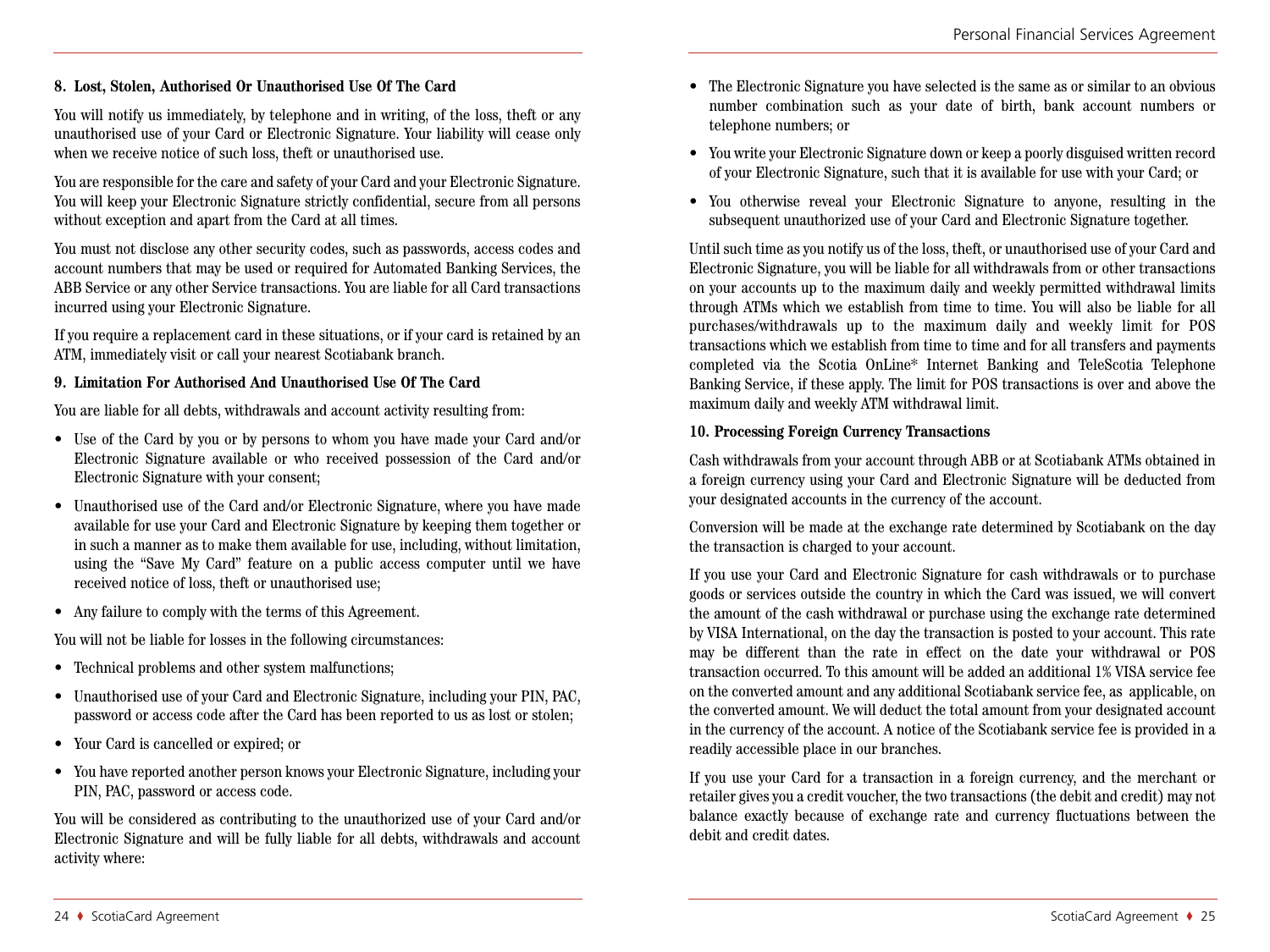#### **11. Changing Limits And Designated Accounts**

We may establish and change limits (dollar or otherwise) from time to time, on the types of transactions which may be available, or companies which may be paid in connection with any of the Services provided for in this Agreement. We may designate one or more of your accounts for our FastCash or other services available through ATMs or POS devices. Any designation may be cancelled or changed by you in writing at any time.

#### **12. Cancelling Banking Services**

We may at any time, without notice, withdraw any ATMs or POS terminals from use, or cancel or vary the whole or any part of the Services we offer you in connection with or through the use of the Card. No Automated Banking Services transactions, including, without limitation, deposits, bill payments, funds transfer, loan payments, enquiries, mini statements and/or cash advance requests will be processed after cancellation of the Automated Banking Services.

#### **13. Settling Disputes**

All disputes between you and a designated Bill Payment Company, including your rights to compensation or any offsetting rights (set-off), shall be settled directly by and between the Bill Payment Company and yourself. We do not verify, nor are we required to verify, that any purpose for which the payment is made has been fulfilled by the company as a condition of honouring your payment request on your account. Any dispute you have regarding the Services provided under this Agreement will normally be resolved within 15 business days after your branch of account is notified in writing of the dispute. If a dispute cannot be resolved within this time, we will provide you with information concerning our dispute resolution process and how long each step will normally take.

#### **14. ScotiaCard Customer Service**

Depending on the decals reflected on the back of your Card, the Card may be used to access Services where one of these symbols is displayed:



## Overdraft Protection Agreement

#### **Overdraft Protection is a temporary credit account**

To benefit from this service, you must separately complete an application for credit and be approved for Overdraft Protection. You may use your Overdraft Protection from the date the overdraft protection agreement is approved by us.

#### **Overdraft limit**

You may overdraw the account specified in the agreement up to the amount agreed to in writing by us.

You may overdraw the account by cheque, pre-authorised payment or any other debit we authorise. We may refuse any debit if the amount would cause the overdraft limit to be exceeded.

#### **Payment**

Within 30 days from the day in which the overdraft occurred:

- You will bring your account to a positive balance.
- For dishonoured items, you will pay us the handling charge for each debit drawn on the account and all other applicable service charges. Handling charges are treated as overdraft amounts.
- You will pay us the overdraft interest charge set out in this booklet, or as stipulated by written notice to you. Interest is accrued and calculated daily to each statement date on each debit from the date on which the debit is charged to the account.

Overdraft interest charges are treated as overdraft amounts.

#### **Delinquency**

If your overdraft balance goes into default, we may close your account and convert your overdraft balance to delinquent demand loan status. Interest payable will be calculated daily and applied to the demand loan.

#### **Terminating the agreement**

Either party may terminate this agreement. We may terminate the agreement if you are in default. You may terminate the agreement by giving us at least 10 days' prior written notice.

Termination does not relieve you of any obligations under this agreement until the overdraft amount has been paid to us in full. Regardless of such termination, you are responsible for paying us for all debits or other charges made following termination.